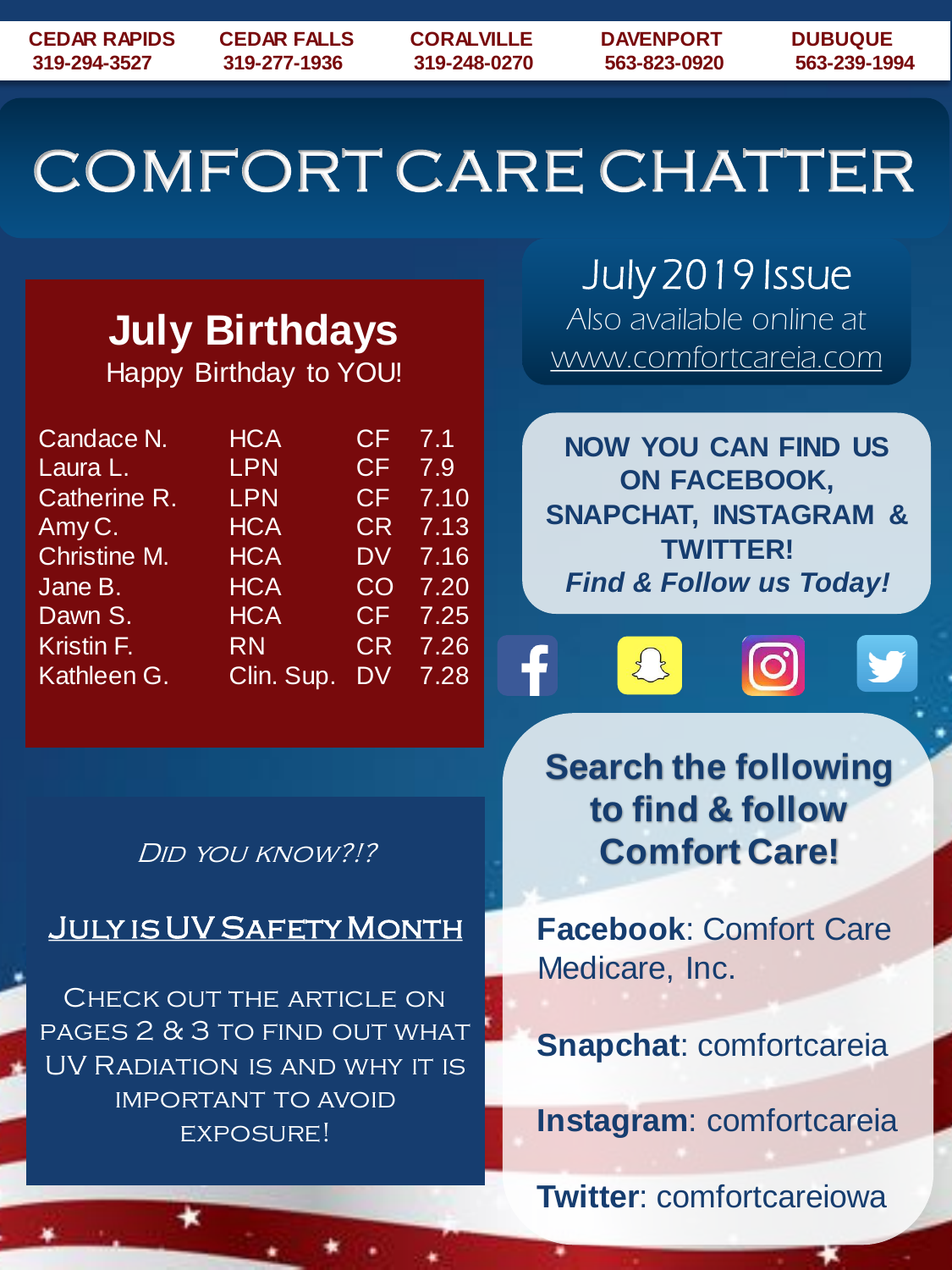## **What is Ultraviolet (UV) Radiation?**

Exposure to ultraviolet (UV) radiation is a major risk factor for most skin cancers. Sunlight is the main source of UV rays. Tanning lamps and beds are also sources of UV rays. People who get a lot of UV exposure from these sources are at greater risk for skin cancer.

Even though UV rays make up only a very small portion of the sun's rays, they are the main cause of the sun's damaging effects on the skin. UV rays damage the DNA of skin cells. Skin cancers start when this damage affects the DNA of genes that control skin cell growth.

There are 3 main types of UV rays:

- **UVA rays** age skin cells and can damage their DNA. These rays are linked to long-term skin damage such as wrinkles, but they are also thought to play a role in some skin cancers. Most tanning beds give off large amounts of UVA, which has been found to increase skin cancer risk.
- **UVB rays** have slightly more energy than UVA rays. They can damage skin cells' DNA directly, and are the main rays that cause sunburns. They are also thought to cause most skin cancers.
- **UVC rays** have more energy than the other types of UV rays, but they don't get through our atmosphere and are not in sunlight. They are not normally a cause of skin cancer.

Both UVA and UVB rays can damage skin and cause skin cancer. UVB rays are a more potent cause of at least some skin cancers, but based on what's known today, there are *no* safe UV rays.

The strength of the UV rays reaching the ground depends on a number of factors, such as:

- **Time of day:** UV rays are strongest between 10 am and 4 pm.
- **Season of the year:** UV rays are stronger during spring and summer months. This is less of a factor near the equator.
- **Distance from the equator (latitude):** UV exposure goes down as you get further from the equator.
- **Altitude:** More UV rays reach the ground at higher elevations.
- **Cloud cover:** The effect of clouds can vary. Sometimes cloud cover blocks some UV from the sun and lowers UV exposure, while some types of clouds can reflect UV and can increase UV exposure. What is important to know is that UV rays can get through, even on a cloudy day.
- **Reflection off surfaces:** UV rays can bounce off surfaces like water, sand, snow, pavement, or grass, leading to an increase in UV exposure.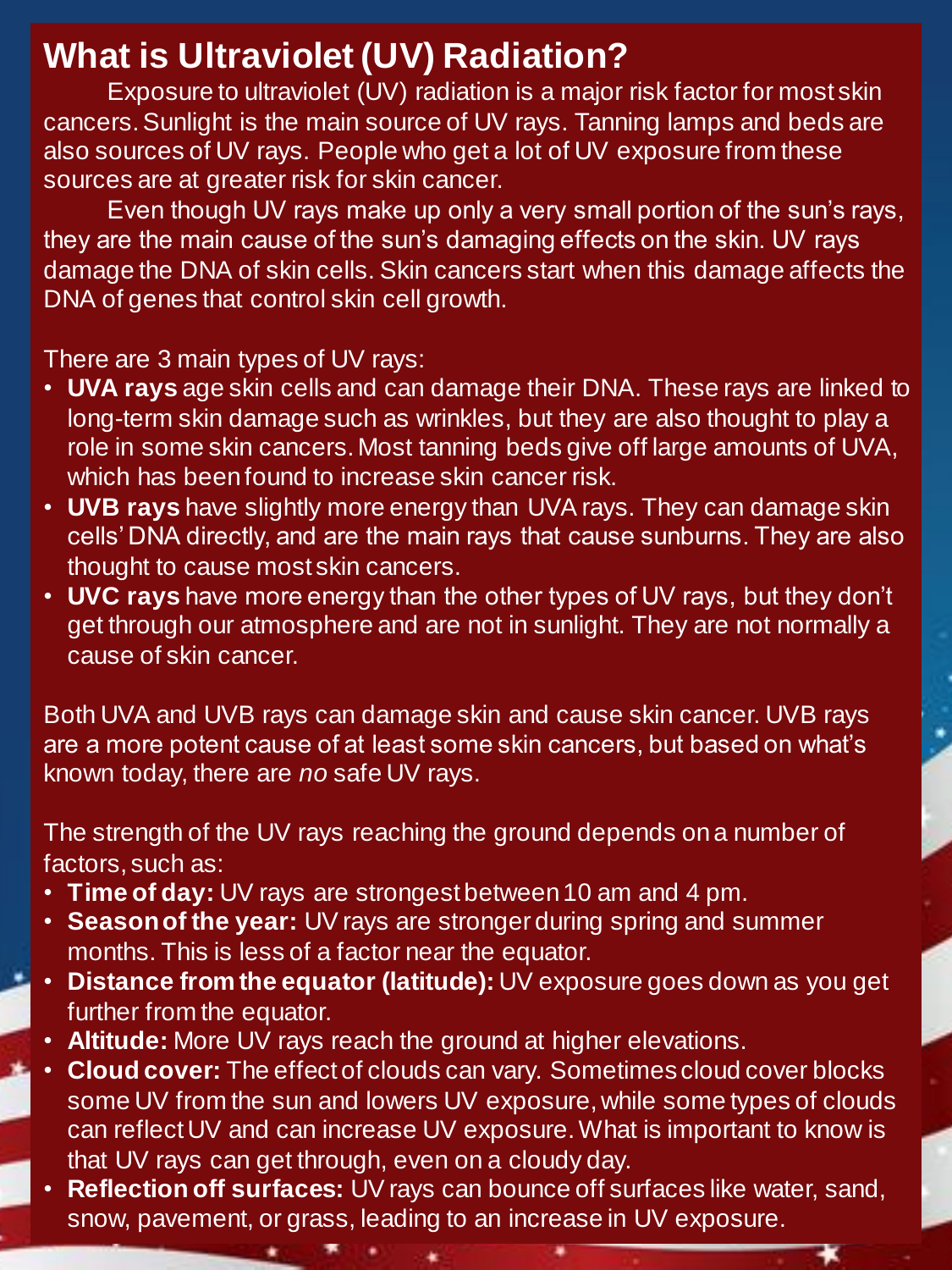The amount of UV exposure a person gets depends on the strength of the rays, the length of time the skin is exposed, and whether the skin is protected with clothing or sunscreen.

People who live in areas with year-round, bright sunlight have a higher risk of skin cancer. Spending a lot of time outdoors for work or recreation without protective clothing and sunscreen increases your risk.

The pattern of exposure may also be important. For example, frequent sunburns in childhood may increase the risk for some types of skin cancer many years or even decades later.

Skin cancers are one result of getting too much sun, but there are other effects as well. Sunburn and tanning are the short-term results of too much exposure to UV rays, and are signs of skin damage. Long-term exposure can cause early skin aging, wrinkles, loss of skin elasticity, dark patches (lentigos, sometimes called *age spots* or *liver spots*), and pre-cancerous skin changes (such as dry, scaly, rough patches called *actinic keratoses*).

The sun's UV rays increase a person's risk of cataracts and certain other eye problems, too. They can also suppress the skin's immune system. Darkerskinned people are generally less likely to get skin cancer than light-skinned people, but they can still get cataracts and immune suppression.

#### **The UV Index**

As noted above, the amount of UV light reaching the ground in any given place depends on a number of factors, including the time of day, time of year, elevation, and cloud cover. To help people better understand the strength of UV light in their area on a given day, the National Weather Service and the Environmental Protection Agency (EPA) have developed the UV Index. It gives people an idea of how strong the UV light is in their area, on a scale from 1 to 11+. A higher number means greater risk of exposure to UV rays and a higher chance of sunburn and skin damage that could ultimately lead to skin cancer.

The UV Index is given daily for regions throughout the country. Many television, online, and smartphone weather forecasts include the projected UV Index. Further information about the UV Index, as well as your local UV Index forecast, can be found on the EPA's website at www.epa.gov/sunsafety/uvindex-1. Smartphone apps are available from the EPA at www.epa.gov/enviro/uv-index-mobile-app. As with any forecast, local changes in cloud cover and other factors could change the actual UV levels experienced.

Source: What Is Ultraviolet (UV) Radiation? (2017, April 19). Retrieved June 30, 2019, from https://www.cancer.org/cancer/skin-cancer/prevention-and-early-detection/what-is-uv-radiation.html